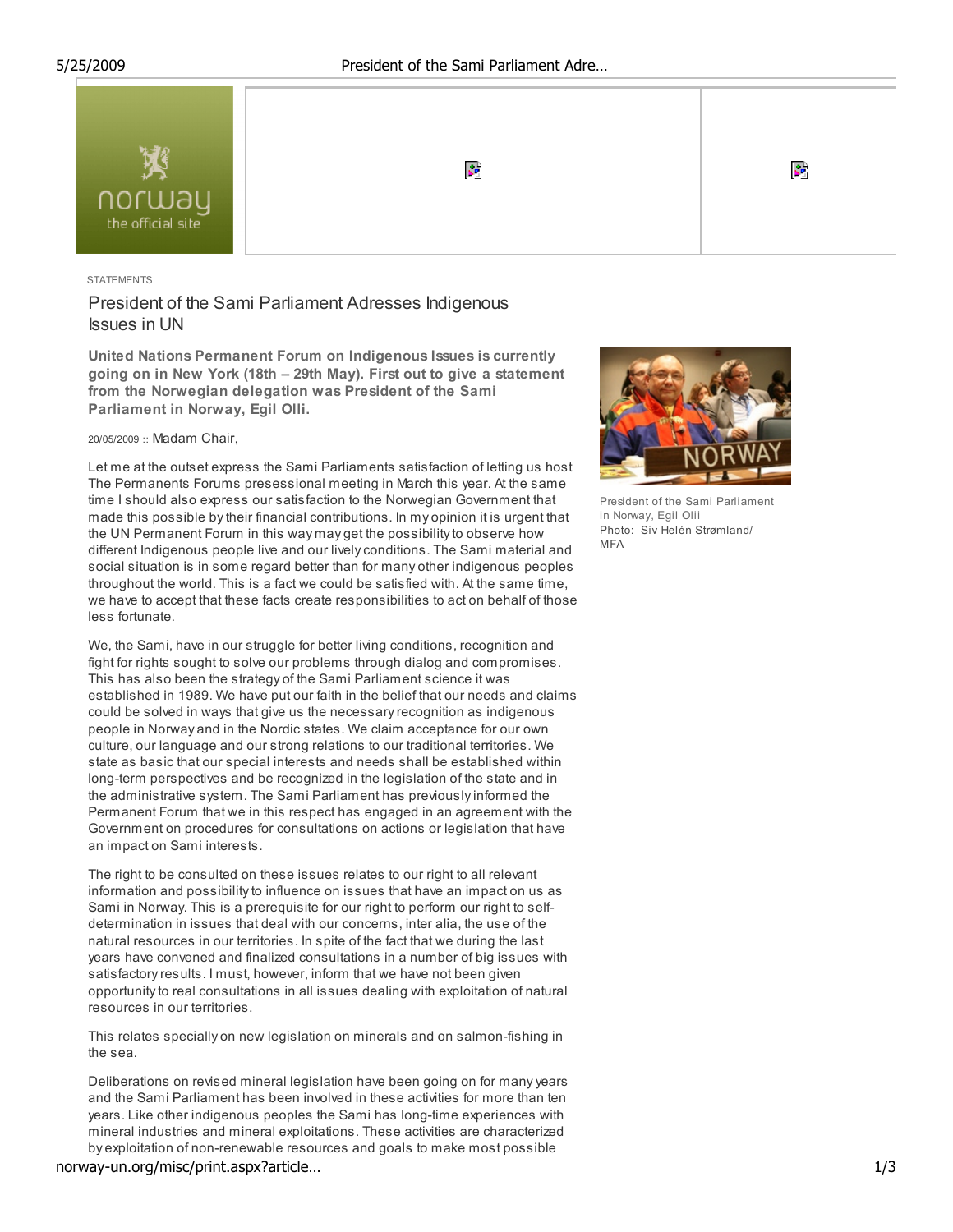## 5/25/2009 President of the Sami Parliament Adre…

profit in shortest time. It has been experienced that the interests of indigenous peoples and local communities have been negatively influenced by the mineral industry activities – and that there are a need to regulate the relationship between these industries and the interests of indigenous peoples.

The Government presented a proposition on a new mineral act on March 30ies 2009. The Sami Parliament has not given its consent to this bill because of two major shortcomings in the bill.

The first one relates to our demand for the same administrative procedures throughout the whole area in the country where the Saami traditionally live when there are applied for licenses to explore or exploit minerals. The Saami Parliament is satisfied with the revised provisions adopted in 2005 along with the adoption of the Finnmark act because these provisions offer the Sami Parliament access to the necessary relevant information and possibilities for effective consultations. The present bill limits these provisions to the county of Finnmark and will not adhere to The ILO-convention no. 169, articles 6, 7 and 15 and the legal standards established in the UN Declaration on Indigenous Peoples Rights articles 19 and 32.

In the Sami Parliaments opinion there should be identical provisions governing the right to consultations and declare points of emphases throughout the whole traditional Sami area to give the Sami Parliament the same possibility to convene consultations according to the consultation-agreement when dealing with applications for licenses.

Secondly, the bill does not meet the Sami Parliaments claims for the Saami´s right to participate in the benefits of the mineral exploitation as required in the ILO convention no. 169 article 15 – 2. The Sami Parliament would have general provisions that regulate stipulations of the share of benefits and how this share should be administered to benefit the affected Sami and the local community

The Government has refused these requests with reference to future dealings on the report from the Saami Rights Committee on the Saami Rights in the traditional Saami areas south of Finnmark. In the Sami Parliament opinion these arguments are irrelevant because the act proposes legislate consessions for exploration and exploitation on minerals, that irrespective of Saami rights, would be under state ownership according toNorvegian legislation, - and therefore will not influence on the further deliberations on the Saami Rights Committee report.

The Sami Parliament tries to meet the Governments need for the development of general solutions, even in issues involving Saami interests. The Saami interests should, however, not be injured.

The Ministry of the Environment and its subordinate Directorate for Nature Management have initiated preparence of new and more strict regulations regarding fishing salmon in the sea. At the same time the the Ministery of Fisheries and Coastal Affairs are preparing the follow-up on the proposals presented by a committee that has investigated Saami´s and others right to fishing in at the coast and in the fiords in the county of Finnmark. The Sami Parliament carries little understanding for proposals to stricter regulations and proposals to establish licensing of the salmon fishing in the sea before there have been decided on the proposed rights of the Saami to the fisheries at the coast and in the fiords.

The Saami Parliament and the Saami fishing interests considers these developments to be like giving in to sport- and tourist fishing industry in the rivers at the sacrifice of the traditional Saami salmon fishing being of great importance for the Saami population and traditional way of life in the fiords –and coastal areas. This is perceived as a downgrading of a traditional way of life and culture contrary to the convention on civil- and political rights, that was incorporated in to Norwegian law in 1999 and decided given legal priority if contradictory to other legislation. Article 27 of this convention establish protection to indigenous peoples and minorities culture and ways of life. A bill proposing fishing salmon in the sea to depend on state consessions, would in the opinion of the Saami Parliament constitute a violation of the mentioned article and depend on the